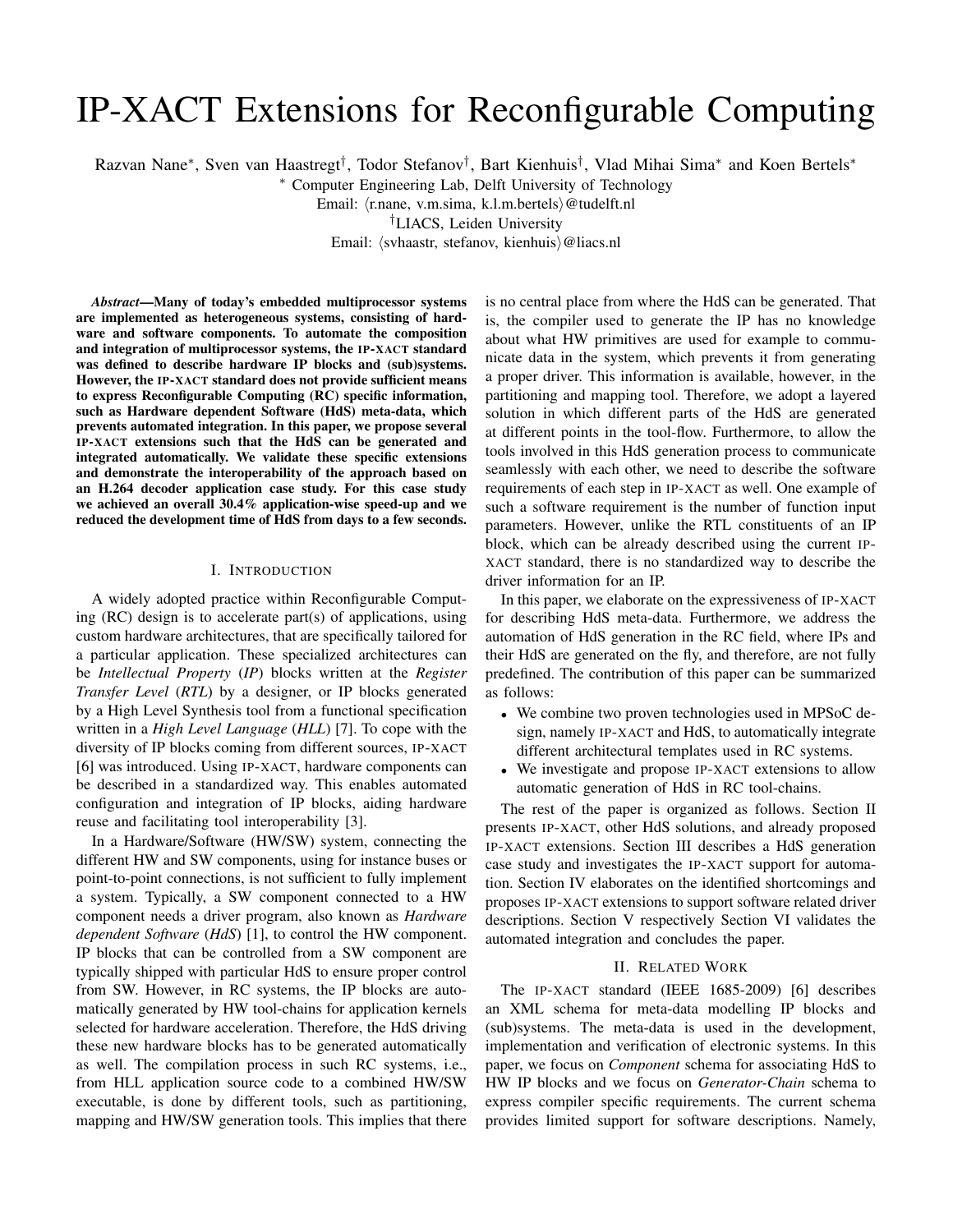one can only attach software file-sets to a component and describe the function parameter's high level types. However, it does not offer means to assign semantics to the attached fileset and how it should be used during integration of a complete system. Furthermore, it lacks means to model tool chains in which complex software generators are to be integrated. In Section IV, we propose solutions to these problems.

The OpenFPGA CoreLib [9] working group focused on examining the IP-XACT Schema and proposed extensions for facilitating core reuse into HLLs. Wirthlin et al. [10] used XML to describe common IP block elements and defined their own schema using IP-XACT syntax. They proposed a lightweight version intended for Reconfigurable Computing (RC) systems, such as interface specifications and capturing HLLs data types information.

Other IP-XACT related research is focusing on extending the schema to incorporate semantic information about IP elements. Kruijtzer et al. [4], proposed adding *context labels* to provide additional meaning to IP-XACT components. They use this to assess the correctness of interconnections in the system. Strik et al. [5] studied aspects regarding IP (re)configurability to reuse these after a partial change of some parameters. They underline that IP-XACT is missing *expression evaluation* fields to support flagging illegal (sub)system composition. However, all proposed extensions discussed so far in this section consider only the HW IP block. As mentioned in Section I, for systems involving both HW and SW, one also needs to describe the HdS belonging to the HW IP to enable automated integration of a system. Therefore, we propose software related extensions for IP-XACT.

## III. INTEGRATING ORTHOGONAL COMPUTATION MODELS

To investigate the IP-XACT capabilities to model HW/SW co-design tool chains supporting HdS generation and tool interoperability, we used an H.264 decoder application implemented on an *Field Programmable Gate Array* (*FPGA*) as a case study. The goal is to integrate different tools and models such that we can automatically generate application specific MPSoC implementations of sequentially specified applications. To realize this, we use the Daedalus [8] system level synthesis tool set to implement an MPSoC from sequential C code. In particular, from the Daedalus tool set we use the PN compiler [13] to partition a sequential application into *Polyhedral Process Networks* (*PPN*) and ESPAM [11] to map the partitioned application onto an FPGA. Outside the Daedalus tool-set, we use DWARV [7] to automatically generate hardware IP blocks for performance critical parts of the sequential C code. We first describe the problems observed when integrating the two tools in Section III-A. Subsequently, we present our extended framework in Section III-B.

## *A. IP Core Integration*

In [12], the PICO compiler from Synfora Inc. [14] was incorporated in the Daedalus tool-flow. This approach was used to achieve higher performance for PPN implementations by replacing computation intensive nodes with functionally



Fig. 1: H.264 Generation Tool-Chain Flow.

equivalent hardware IP cores generated by PICO from the available C code. The replacement was done smoothly, as both tools were operating under the same memory model, i.e., a distributed memory model. However, several restrictions were imposed on the C code which can be processed by the PICO compiler. For instance, each loop body could contain only one other loop. Therefore, using PICO as the hardware compiler was not feasible for the H.264 application where multiple nested loops are present. DWARV is a compiler which has less restrictions than PICO, making it suitable for generating hardware blocks for our case study.

However, integration of a *Custom Compute Unit* (*CCU*), generated by DWARV, in a PPN created by Daedalus is not straightforward. The CCU has an interface suitable for interacting with Molen [2] based platforms, which employ a shared memory model. The PPN node, on the other hand, into which the CCU has to be integrated, has multiple input and output FIFO channels typical for the stream-based distributed memory model. The challenge therefore is to find a way to specify the requirements for Daedalus such that DWARV can automatically generate the correct interface.

## *B. Framework Solution*

We show our solution in Fig. 1. We use the PN compiler to create a PPN from the sequential C code of the H.264 top level function. Subsequently, we use ESPAM to implement the H.264 PPN as a system of point-to-point connected MicroBlaze processors on an FPGA, as shown in the left part of Fig. 1. This means the functional part of each process is implemented as a software program running on a MicroBlaze. Based on profile information we have decided to accelerate the Inverse Discrete Cosine Transform (*IDCT*) process using a specialized hardware component. We use the DWARV Cto-VHDL compiler to generate a CCU from the C code of the IDCT function, which requires the C function to be communicated from ESPAM to DWARV.

To solve the interface mismatch problem between DWARVgenerated CCUs and Daedalus' PPNs, DWARV generates a wrapper for the CCU. This wrapper provides memory to the CCU which stores the input/output channel data before/after the CCU is started/stopped.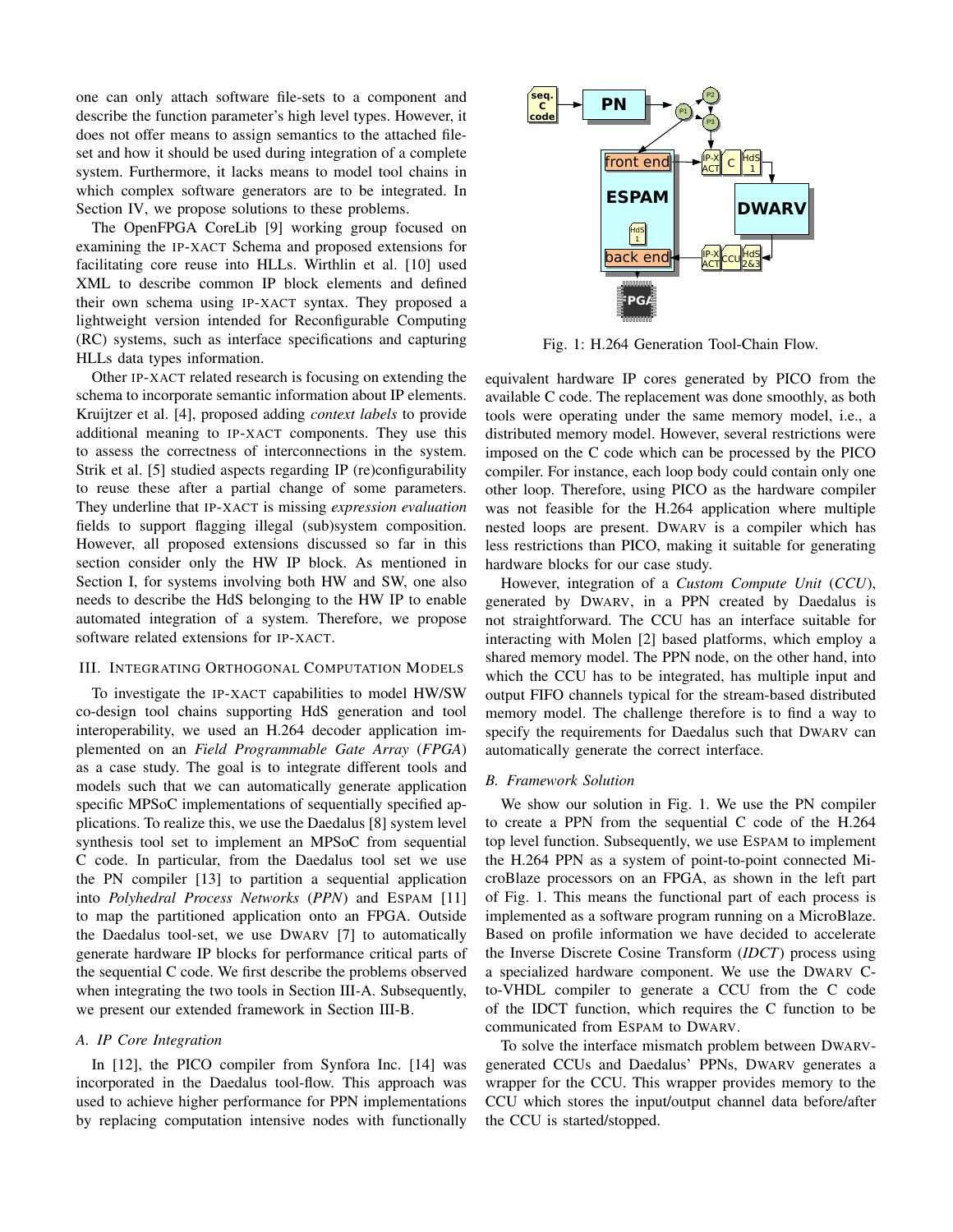

Fig. 2: Connection between CCU and processor (left) and HdS layers (right). IMEM is the instruction memory of the processor, while DMEM is the data memory that is shared between both the processor and the CCU.

The HdS controlling the CCU is structured into three different layers. The right side of Fig. 2 shows the HdS hierarchy. We distinguish platform primitives (layer 1), IPand OS-specific driver code (layer 2) and an application layer (layer 3). The primitives in layer 1 strongly depend on the processor the HdS is running on, and the way the CCU is connected to the processor running the HdS. For instance, for one processor these primitives use memory-mapped I/O, whereas for another processor dedicated instructions are available. This information is known only by ESPAM. Therefore, the HdS layer 1 primitives are generated by ESPAM. HdS layer 2 provides functions that control the CCU by sending and receiving commands and data to and from the CCU using the primitives provided by layer 1. The separation of HdS layers 1 and 2 makes the HdS layer 2 code independent of the actual platform. HdS layer 3 provides user level functions, which are invoked by a user application to perform the task for which the CCU was designed. The functions in layer 3 only use functions provided by HdS layer 2. The HdS layer 3 function(s) provide a transparent interface to the CCU, essentially making the CCU available as a regular software function.

#### IV. IP-XACT EXTENSIONS

In this section, we elaborate on the expressiveness of the current IP-XACT standard to describe the scenario presented in the previous section. Based on this analysis, we describe three possible extensions, namely hardware compiler input, HdS and tool-flow integration related extensions. We implemented the proposed extensions using the *vendorExtensions* extension construct that is already part of IP-XACT. This allows vendor specific information to be added to IP-XACT descriptions.

## *A. Hardware Compiler Input*

The DWARV compiler accepts a C function as input and generates a VHDL component that implements the original C function. In our case study, we send the C function together with an IP-XACT metadata description to DWARV. DWARV



Fig. 3: HdS IP-XACT extensions for layer 1.

assumes that a function argument can be both input and output at the same time, if the argument is a pointer into shared memory. However, arguments to functions inside a PPN process are always unidirectional. For each function argument, unidirectional First In, First Out (FIFO) channels are created according to the process network topology. Therefore, we need to inform DWARV about the direction of each function argument, such that the appropriate FIFO input or output connection can be generated. We therefore add a direction field to the IP-XACT description that is passed along with the C file defining the function implementation. The values this field can take are: *in*, *out* and *inout*.

#### *B. Hardware Dependent Software*

Using HdS in heterogeneous MPSoCs abstracts hardware and OS details away from the application level. In our case study, we have partitioned the HdS into three different layers, as described in Section III-B. HdS layer 1 is generated by the Daedalus environment and then passed to DWARV. This enables DWARV to generate HdS layers 2 and 3 that make use of the primitives provided by HdS layer 1.

To create a semantic link between two different HdS layers, we need to specify the purpose of the functions found in HdS1. For HdS layer 1, we classify a function as *read*, *write* or *command*. An example of such a description in IP-XACT is shown in Fig. 3. The *read* identifier classifies the function as one that reads data from the *CCU-Processor Interface* (*CPI*), which has been implemented using two small FIFO buffers. The *write* identifier classifies the function as one that writes application data to the CPI and the *command* identifier classifies a function as one that writes control data to the CPI. Because hardware primitives are typically limited in number, we define a new IP-XACT type HdS type to establish a semantic link between layers 1 and 2.

Similarly, we can create a link between layers 2 and 3. However, layer 2 is concerned with abstracting OS specific implementation details for the custom IP block, and since there is no OS present in our case study, we leave the definition of this type as future work. Nevertheless, we imagine that this type could include identifiers for the *POSIX* standard such as opening and closing file handles.

## *C. Tool Chains*

To fully automate the tool flow shown in Fig. 1, IP-XACT provides means to model generator chains. For example, the current IP-XACT standard provides a *generatorExe* field